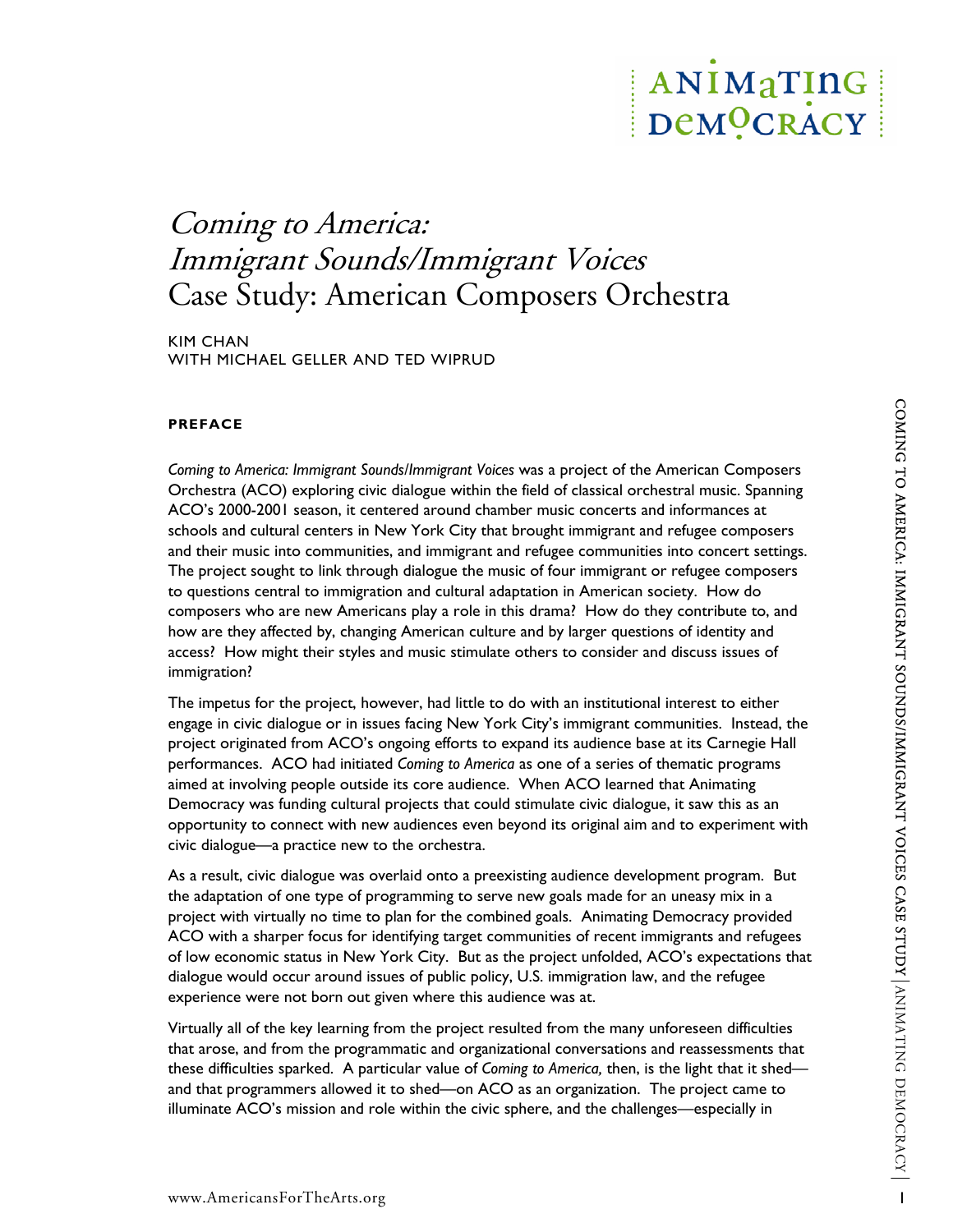#### **PROJECT BACKGROUND**

#### **Artistic and Institutional Context**

American Composers Orchestra (ACO) distinguishes itself as the only orchestra dedicated to the performance, preservation, and promulgation of music by "American composers." ACO was founded in 1977 to create a forum for living, U.S.-based composers because no other orchestras were providing these opportunities. ACO's track record is impressive. It includes a commissioning program that has generated more new U.S. symphonic works since its commencement than any other (two works received the Pulitzer Prize); an ongoing professional development series for emerging composers; *Sonidos de la Americas*—a series of festivals celebrating Latin American composers; and ASCAP's Award for Adventurous Programming.

But ACO's unique artistic value has not shielded the organization from many of the challenges facing other working orchestras in the U.S. today: a small core audience and limited relationships with audiences beyond that core; an abstract art form whose participants—musicians, audiences—value that it is perceived as an anachronism in the wider world; a lack of training for artists in ways to effectively communicate with people other than in a formal performance or music conservatory setting, to facilitate audiences' experience of music, and to connect the music to broader cultural contexts.

As ACO has debated these issues among staff, musicians, board, and artistic leadership over the past several years, the orchestra has made a deliberate effort to extend its institutional and artistic outreach by providing a range of thematic programs with related contextual, educational, and interactive activities. These are designed to involve people from outside its core audience*. Coming to America: Immigrant Sounds/Immigrant Voices* reflected this audience development effort.

## **An Opportunity for Civic Dialogue**

Planning for *Coming to America* began in 1998 when Carnegie Hall invited ACO to develop programs for its millennium celebrations. The idea was developed and curated by music director Dennis Russell Davies. Four composers were selected by Davies to take part: Lukas Foss, German-American composer, conductor, and pianist; Jin Hi Kim, Korean-American composer and *komungo* (ancient Korean zither) performer; Tania Leon, Cuban-American composer and conductor; and P.Q. Phan, Vietnamese-American composer and educator. Implementation followed the orchestra's usual planning pattern, with concert programs and repertoire largely determined first. After the concept was confirmed, ACO staff considered what types of contextual and educational activities would be suitable and, after that, who the potential targeted audiences should be.

More than a year after the curatorial development, ACO learned about Animating Democracy and saw an opportunity to relate the program more specifically to issues of immigration. Staff began to steer development of contextual programs toward the ideas and practices of civic dialogue, an endeavor new to ACO. Initially ACO envisioned project audiences as anyone interested in how culture shapes art. But Animating Democracy guidelines and experiences lead them to narrow their focus to immigrants and refugees from primarily lower income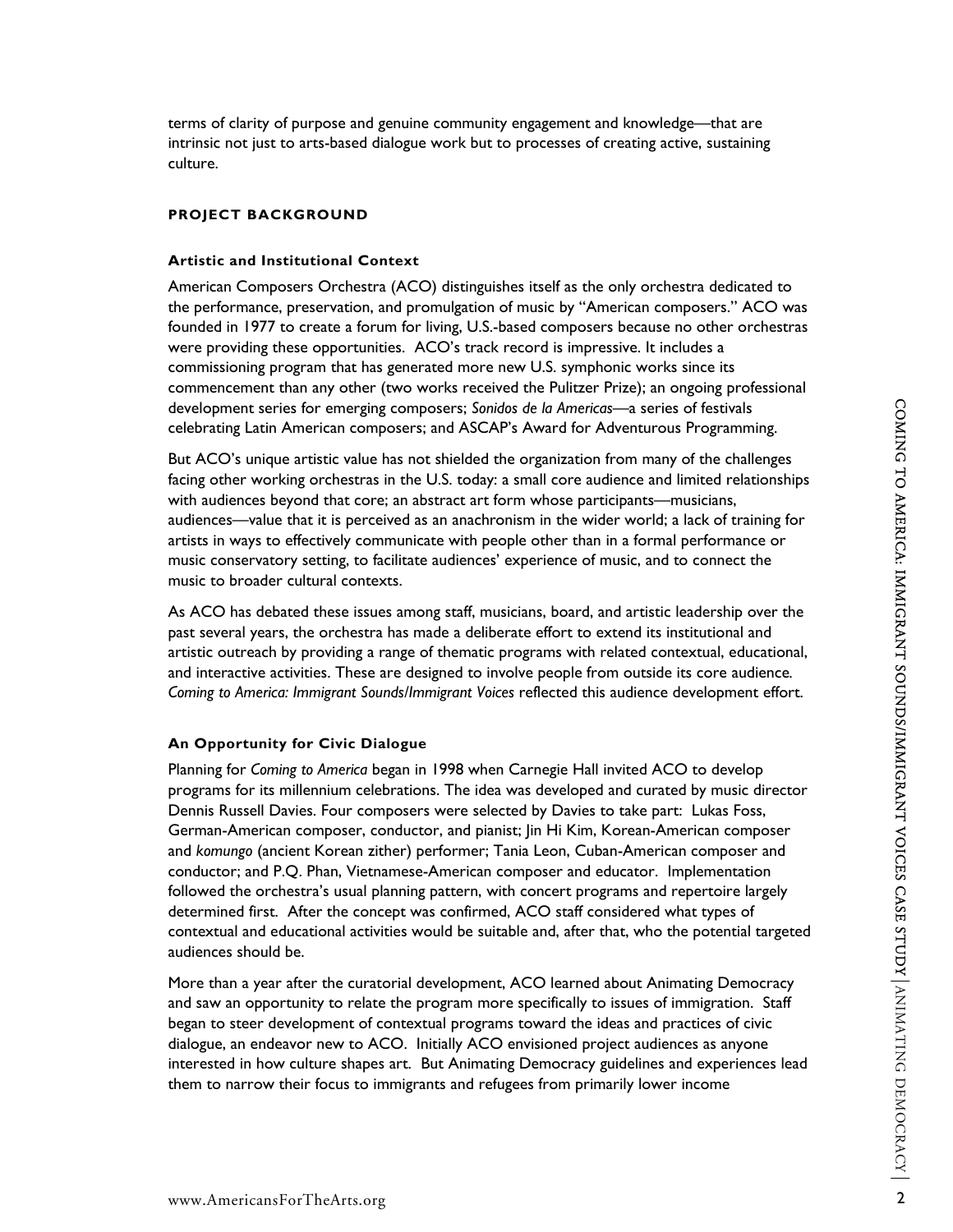neighborhoods. They felt these audiences would have the most natural cultural and experiential connections to the featured composers' lives and to immigrant concerns.

Having identified its dialogue audiences, ACO expanded project goals accordingly. These were to:

- **Place American concert music in a contemporary context for discussion of issues** surrounding immigration, utilizing the immigrant composer's experience as a catalyst and point of departure;
- **Expose adults from communities of color, especially those not currently served by existing** educational programs, to contemporary concert music and to a diversity of composers who write that music;
- Help audiences understand the process of composing and to build more varied, openminded, and eclectic audiences for future programming;
- Create a model for orchestras and other concert organizations for the presentation of music in the contemporary political-social context;
- **Build alliances with collaborating organizations outside the music field; and**
- Build ACO's capacity for thematic programming, community partnerships, and civic dialogue.

Dialogue opportunities were added to the four types of events envisaged for the project:

*Informances*: performance/dialogue events, with professional dialogue facilitation in grassroots community settings

*In-School Workshops*: through the Music Factory, ACO's education program, interactive sessions with immigrant and refugee composers in two New York City high schools.

*Concerts:* by the American Composers Orchestra at the Japan Society, Joe's Pub, and Carnegie Hall—the last featuring a facilitated post-concert dialogue.

*Forum*: a discussion, at the New York Historical Society, of aesthetic and social issues raised by interactions of disparate musical cultures, featuring the composers, social scientists, and immigration scholars.

Finally, with the added focus on civic dialogue, ACO recognized the importance of having a partner familiar with immigration and refugee issues. Organizers invited the New York Association for New Americans (NYANA) to provide outreach to various immigrant communities among its constituencies and to help define social issues, while ACO would deal with the artistic ones.

ACO completed its Animating Democracy proposal in the spring and, in the summer of 2000, now two years after the idea was originally conceived, ACO learned of its acceptance as part of Animating Democracy's Lab.

#### **IMPLEMENTING** *COMING TO AMERICA*

#### **From Opportunity to Reality**

Since *Coming to America* was slated to begin in fall 2000, ACO staff had to hit the ground running. The fall segment of the program featuring P.Q. Phan was set to go as Animating Democracy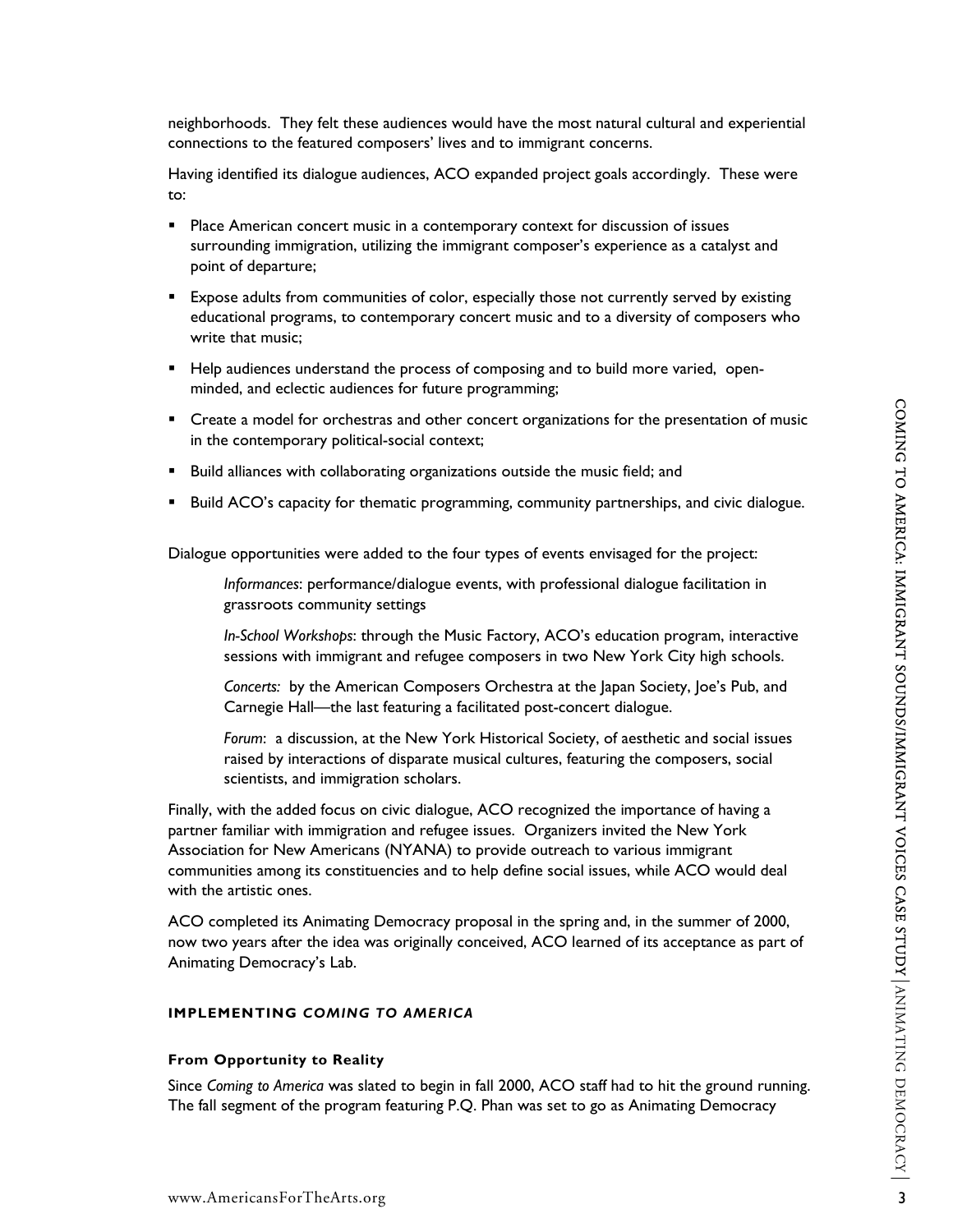funding deliberations were taking place. It would allow for some testing of civic dialogue formats, but mostly it would provide a chance to consider planning possibilities for dialogues related to winter and spring 2001 programs.

Unfortunately, NYANA informed ACO that it was no longer interested in the project due to shifting priorities and withdrew. NYANA, however, had led ACO to St. Rita's Center for Refugee and Immigration Services in the South Bronx. St. Rita's is a social service center providing English classes and advocacy for new arrivals to the U.S. ACO saw St. Rita's as providing a test setting in which to try out the informance format of combining music and dialogue.

At St. Rita's, two groups of about forty adults each attended sessions scheduled as part of their English as a Second Language classes. The groups included refugees from Vietnam, Albania, China, Kosovo, and Iran; and immigrants from Ecuador, Nicaragua, Sri Lanka, and India. ACO pianist Peter Basquin played Phan's *Banana Trumpet Games,* recalling the composer's youth in Vietnam, and a CD of Phan's chamber work *Beyond the Mountain* was played. Phan then spoke about the music and his struggles as a refugee and a professional in America. Although attendees responded little, they were clearly riveted by what Phan had to say and visibly enjoyed the live performance. St. Rita's staff later suggested that some attendees would have been embarrassed to speak poor English in front of individuals of other ethnic groups.

While P.Q. Phan turned out to be adept in his ability to communicate, inspire, and articulate links between his music and his experience as an Asian and a new American, difficulties surfaced. Not enough time was spent forming a relationship with St. Rita's Center in order to better understand their constituencies and needs. Scheduling back-to-back informances in one morning with two groups of adult English classes didn't allow enough time for dialogue. ACO had not arranged for a dialogue specialist to help facilitate the conversation, and the challenges language would place on communication at informances were underestimated. ACO evaluated the experience and decided to try other venues and audiences for the rest of the project.

#### **Getting Partners and Composers on Board**

With the intensive task ahead to design the spring programs, ACO hired Ted Wiprud as project coordinator. Wiprud, a composer, educator, and former head of National Composer Residency Programs at Meet the Composer, also served as Director of ACO's Music Factory arts-ineducation program. ACO hired Tracy Fredericks as the dialogue facilitator after the St. Rita's informances. Fredericks brought extensive dialogue facilitation experience to the project and had formerly worked with the National Conference for Community and Justice, an organization devoted to civic dialogue on inter-group relations.

Wiprud immediately set out to identify partner organizations where informances, satellite performances, and pre- and post-performance discussions could take place. He used the following criteria to develop a final list of partners and host sites:

- **•** Whether they provided significant services to either homogeneous or diverse immigrant and/or refugee populations;
- **Preparedness to partner with ACO in a proactive manner—to identify relevant issues,** schedule events most appropriate for their community, and market the event vigorously among their constituents; and
- **Capacity to present small-scale performance with discussion.**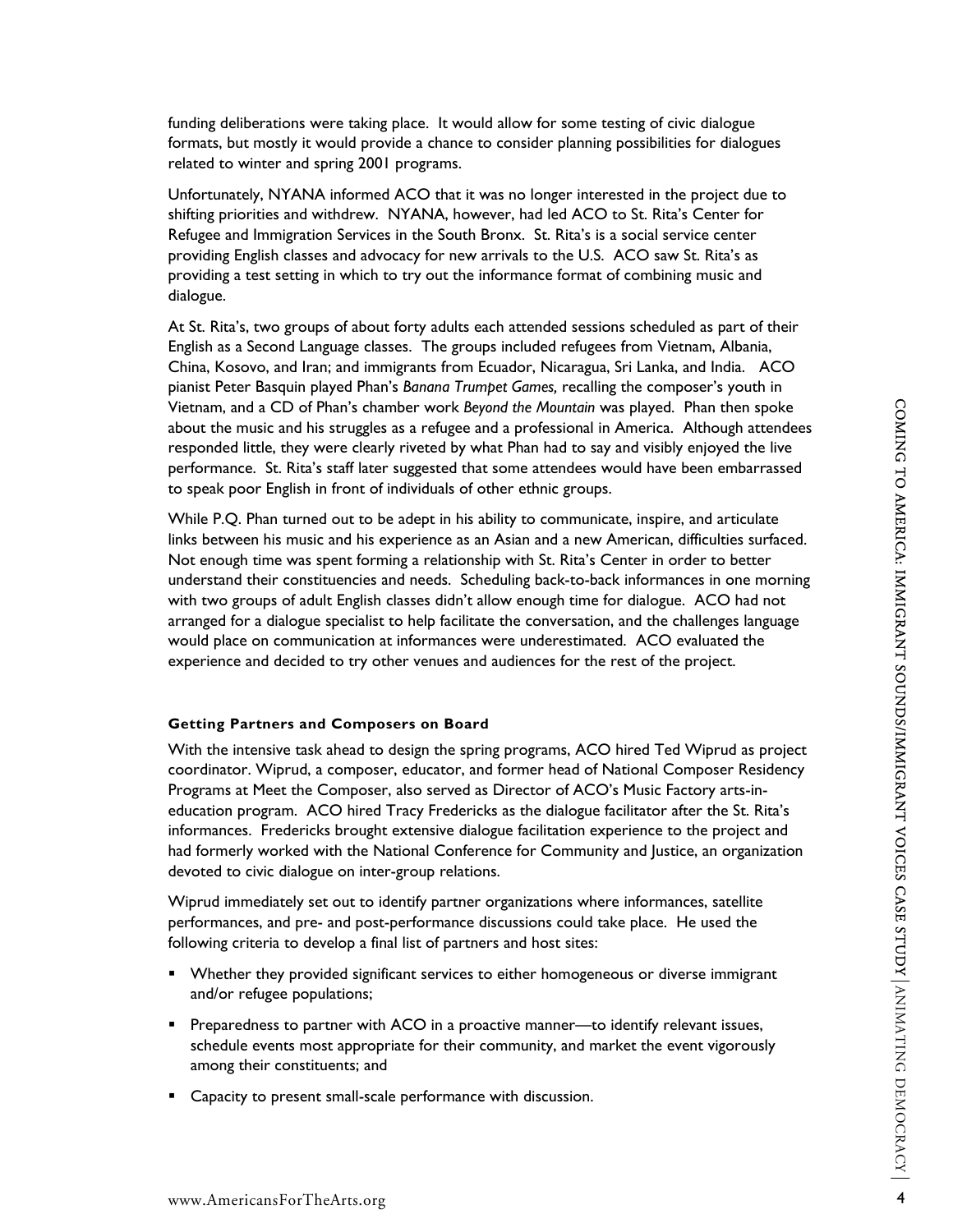In December 2000, four partnering organizations that found resonance between the project ideas and their own individual goals were selected for the informance component of *Coming to America*:

**Newcomers High School,** a partner in ACO's Music Factory, is a public high school for new arrivals to Queens who have been in the U.S. for one year or less, preparing them for mainstream schools. The entire parent population is composed of immigrants and/or refugees from all over the world. Themes relevant to these students and families and that had potential connection to the project's composers included:

- Unfulfilled promises in the "land of dreams"
- **School's responsibility to fulfill the dream of education**
- Maintaining a sense of personal identity and value no matter who you are or where you are from
- **•** Difficulty of being lumped in the same societal category in the U.S. with other immigrants when you are very different
- **EXECT** Separation from one's culture and support system

**Hostos Community College Center for Arts and Culture**, a partner with ACO in its Sonidos de las Americas Festivals during the late 1990s, is a bilingual two-year college where 85 percent of the student body is Latino; the largest group within this being Dominican, and with increasing numbers of students from Mexico and from Central and South America. Hostos is a two-year degree granting college whose students complete school in three years because they are also frequently working full time and raising families. They targeted students in music appreciation, visual arts, Latin American studies, and social sciences for Tania Leon's part of *Coming to America*.

**Henry Street Settlement**, a historical social service and arts center and a new partner to ACO, has for nearly one hundred years served the evolving immigrant populations of New York's Lower East Side, currently three widely diverse communities: Latino, Asian, and Jewish. Henry Street Settlement wanted to connect the project to its social services department and hold focus groups with leaders within these three different ethnic communities prior to the informance in order to shape the dialogue at the informance. However, the staff ran out of time to provide the project with this level of support.

**Lehman College**, is a four-year college serving students from a wide range of ethnic backgrounds, including many graduates of Hostos Community College. It is also a former partner with ACO on the Sonidos festivals, serving a largely Latino population, including many immigrants. They have a public performance series/class in place that matches ACO's "informance" requirements.

Planning with each venue took place in January 2001, with the first activities beginning in February and the culminating performance at Carnegie Hall following soon after in March. It became apparent that planning for dialogue required more time (time to understand connections between the issues and group and individual experiences and perceptions) than planning for the typical informance or lecture-demonstration. In addition, in this "arranged marriage" of civic dialogue and composers' work, the western classical music field had not prepared ACO for what it needed to know about the impact of race and class on participants' experiences in a dialogue process.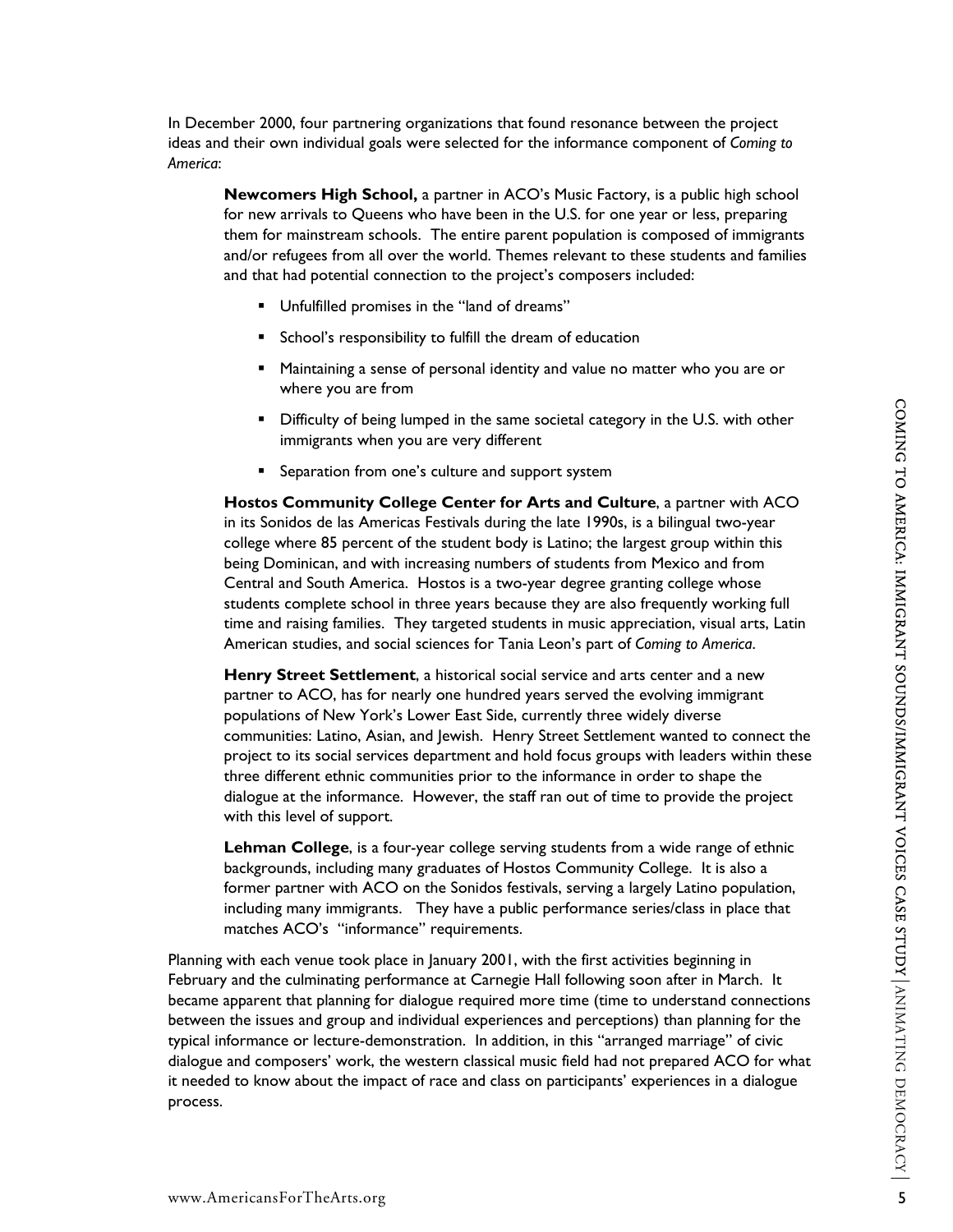As planning progressed, ACO's executive director Michael Geller expressed his hope that the composers would be willing to raise issues about their own immigrant experiences in order to help audiences identify with the project's goals, break through the formality of the informance setting, and find ways to stimulate sharing about some of the project's broader civic themes. He hoped audiences would help decode emotional and social messages in abstract music. Geller was concerned, though, that the composers might have difficulty relating to the intent of the project and participating fully in it. Experience taught Geller that composers, generally, are reluctant to describe their work in words. They can be disinclined to help an audience translate their responses to music from the personal realm into another, such as the intellectual, or that of civic issue. In fact, the composers' varying levels of connection to, or interest in, addressing issues of immigration did pose significant challenges.

Fredericks was as concerned about the project's successes as Geller but for different reasons. She did not believe she would be able to facilitate dialogue integrating the personal and public policy implications of immigration and transculturation in the U.S. because the project's activities were not structured to establish conditions for trust and exchange about such intimate and difficult issues. Repeat exposures with the same, small group of people over a period of time are essential to any successful dialogue process. Each *Coming to America* activity took place with different audiences of varying sizes and a different lead artist. Most importantly, ACO staff expectations were not grounded in any experience of facilitating community interaction around difficult issues while Fredericks' experience and training taught her it would be inappropriate to push audiences and artists into close examinations of difficult topics, such as the reasons they had become refugees or their experiences of U.S. racism, when the project did not provide the time to safely consider these issues outside of the performance or lecture-demonstration setting. With these hopes and conflicting views among the project's key organizers and artists, the series of informances was launched.

#### **Informances as Occasions for Civic Dialogue**

Informances were the primary format for dialogue and the first point of contact for *Coming to America*'s intended audiences at each host site. Each informance featured ACO musicians in a live performance of a chamber work by the composer in attendance. The featured composer described his or her experience as an immigrant or refugee and how that experience is reflected in the music. Fredericks facilitated dialogue between the composer and the audience (with interpreters, when needed) to draw out audience experiences and invite reflection and discussion. Sign-up sheets were available at each event for free tickets to hear the culminating orchestra concert of works by all four *Coming to America* composers at Carnegie Hall. (See sidebar for a snapshot of each informance.)

At each informance, participants found several questions, in Spanish and English, in their printed programs. (It proved unfeasible to create versions in Mandarin, Urdu, or other languages.) The format and questions were designed based on communication between Wiprud and composers about how their immigrant or refugee experiences were or were not reflected in the music played at the informance. Wiprud found that the composers and partners wanted to explore the personal more than the public policy realms of immigration. The questions, which evolved included: What does it mean to be an American? Which is more important—to maintain your home culture or to become part of American culture? Do people sometimes expect certain things from you because of where you come from? Is America everything you ever dreamed it would be? Did (title of music) say something about your experience in America? Fredericks referred to these to help spark discussion.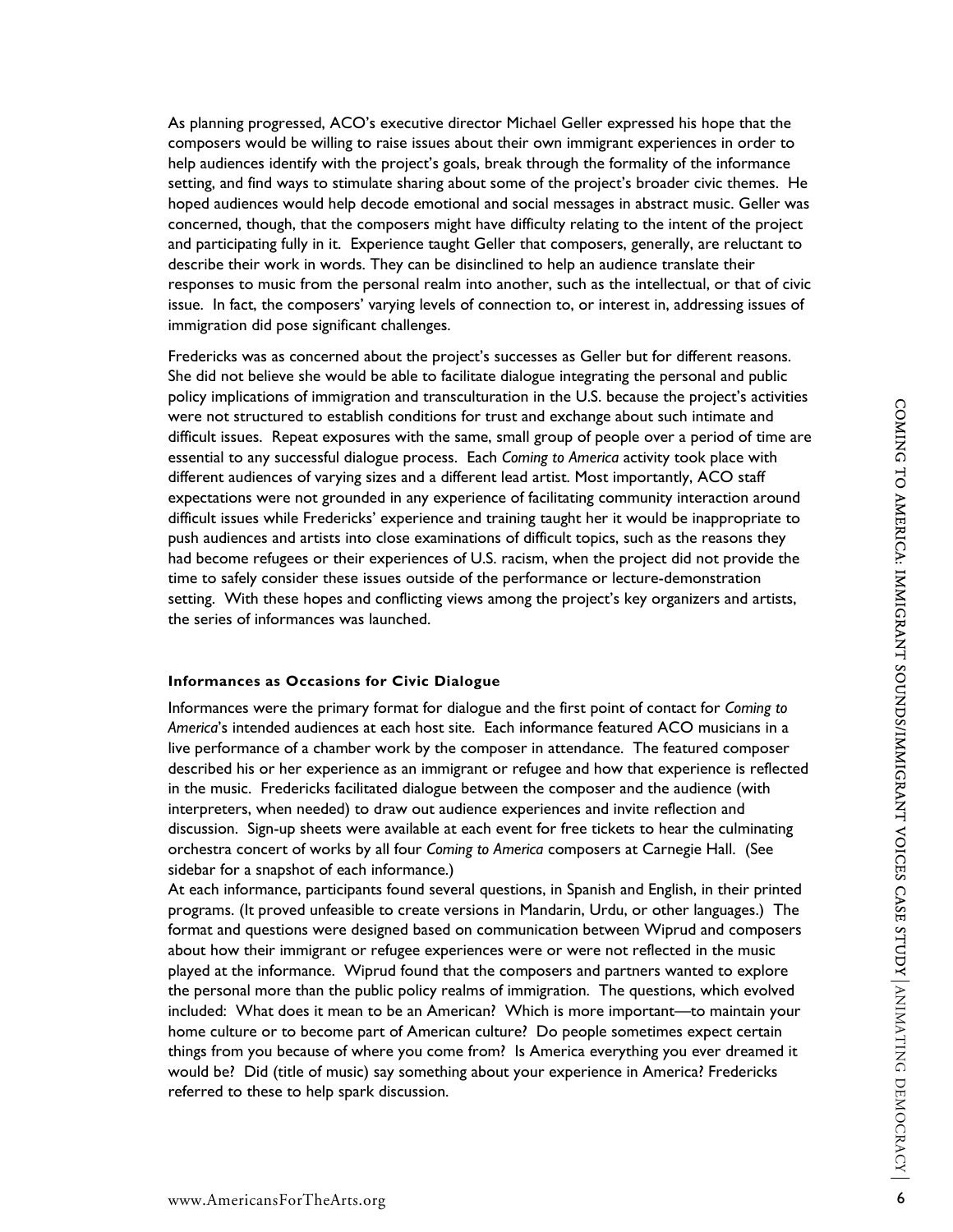Questions were also created for a feedback form for evaluating the events. These appeared on a program insert which participants were asked to complete and return. Return rates varied, depending on how clear the instructions and drop-off spots were, and on the inclination of the participants. The survey questions included: Please tell us what you thought about the concert and dialogue. What do you think was the most important thing anyone said? Did (title of music) say something to you about *coming to America*? Were there any topics or issues that weren't discussed that you wish were included?

Informances proved to be a work in progress and a learning ground for ACO staff. As ACO and Fredericks did each one, they evaluated its effectiveness and tried to adapt the format to address perceived problems or shortcomings. Wiprud, Geller, and Fredericks experimented with the balance and sequence of music, presentation, and dialogue, looking for ways to trigger dialogue that went beyond personal story exchange to consider the broader public dimensions of immigration issues. The team sometimes disagreed with the focus of questions and have differing perceptions of who ultimately most influenced the direction taken.

A key question that repeatedly emerged was, can or should the focus of dialogue be preconceived, or should it follow what is on the minds of the participants? The questions framed to keep discussion focused on immigration issues sometimes seemed to get in the way of participants' interests in the music, the composer, or their own experiences. Finding the appropriate balance was difficult knowing that, except for Newcomers High School, ACO and Fredericks had only one opportunity with each group.

Language presented a greater challenge than ACO anticipated, and the dialogues were easier, if not more meaningful, with the more homogeneous groups. Although interpreters were scheduled, they did not always show up. Artists did not always remember to pause for the interpreters or to speak in shorter, simpler sentences. As anticipated, artists' interest in participating in dialogue was uneven. Informances moved from site to site, involving different audiences and artists each time and larger groups than the dialogue field would encourage. Even at Newcomer's High School, the only site with three informances, the audience largely changed with each informance (although a core half dozen people with strong interest continued through the series). This made it difficult to sustain or extend dialogue with each successive session.

Despite these difficulties and less than optimal conditions, promising glimpses of engagement and exchange could be seen and the quality of audience engagement with the music was outstanding at each event. Of the four composers, P.Q. Phan most clearly demonstrated an interest in testing deeper issues with Fredericks and Wiprud. Phan remarked: "Deep down, I must be true to myself. Who am I, a Vietnamese or an American? Perhaps, I am both! If I were Caucasian, that question would not be needed. However, my hair is black, my skin is dark, and my nose is flat, so my music should be somewhat similar. Frankly speaking, if I didn't think or care so much about my immigration status, then none of this mess would happen! But I have a hard time separating music from social issues. After all, that is what my music is all about." Unfortunately, Phan's schedule allowed him to do only one informance in the spring set of programs.

Tania Leon and Jin Hi Kim, while somewhat open to connecting their work to the themes of the project, were still reluctant to take on issues as described by ACO. Said Leon: "The term 'immigrant' is just another way of labeling people, and though I am proud of my roots and my adopted homeland, I have been placed in so many categories in my life that I am looking forward to the day I am introduced only as 'Tania Leon'." Kim's view was a more pragmatic one. "There will always be difficulties for a musician everywhere, so I don't talk about difficulty too much! For me, I have to be where I can be supported in my music. Compared to Korea, the United States has a much more supportive system for creative music. . . . If people notice I'm Korean, it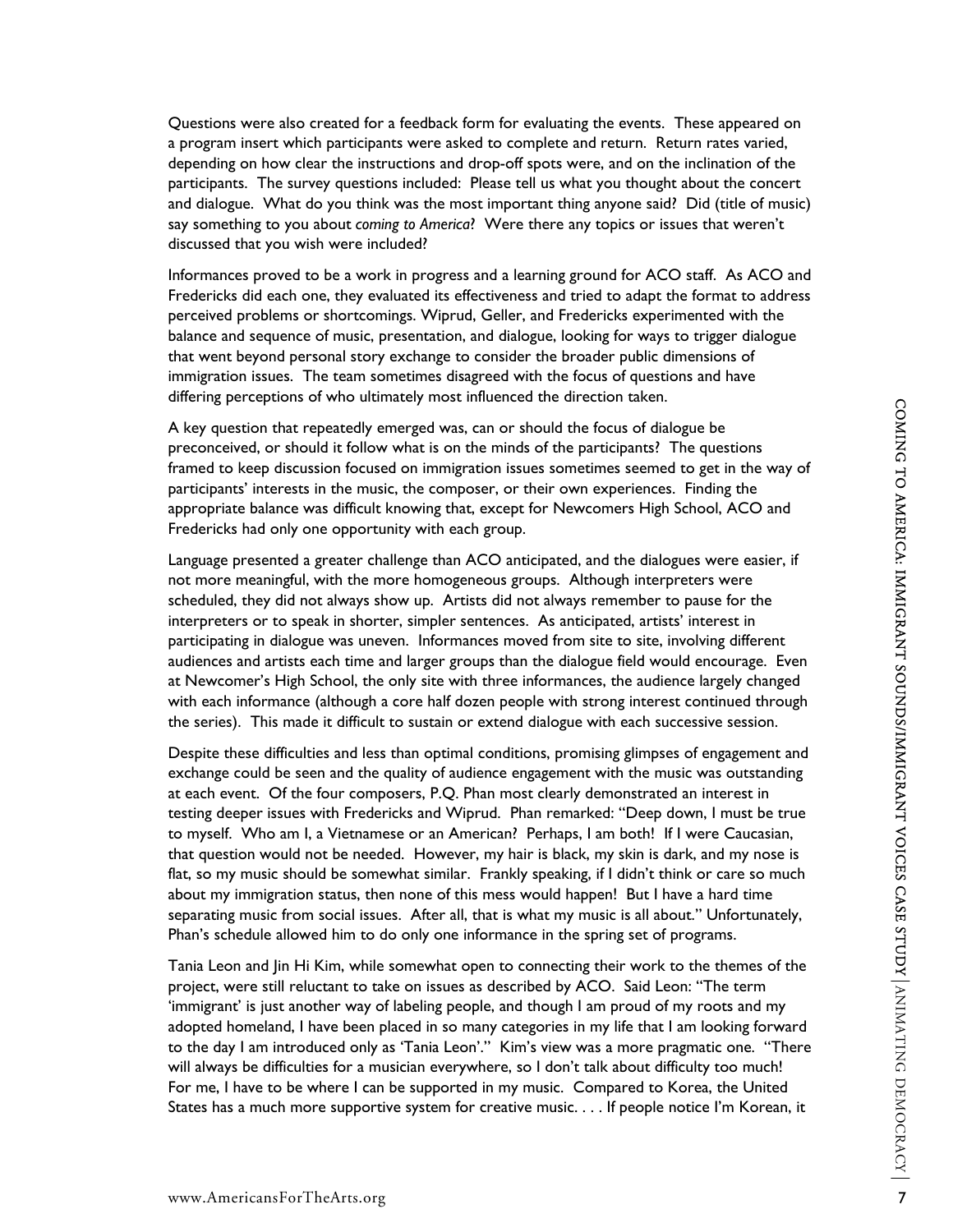## **INFORMANCE SNAPSHOTS**

## **Newcomer's High School**

The first of three informances at Newcomer's High School was held in a music room immediately following an evening PTA meeting. The event was held at dinnertime, so ACO provided a light buffet. The room eventually overflowed with about fifty parents and a few students. ACO concertmaster (violinist) Eva Gruesser and pianist Peter Basquin played Lukas Foss's *Three American Pieces*, composed in 1944 at the age of twenty-two during his first years in America. Using prepared questions, facilitator Tracy Fredericks talked with the composer about his experience as a refugee from Nazism, despite Foss's sense that, having arrived so long ago, he is no longer an immigrant at all. Several attendees offered observations about their own experiences, with two students and a faculty member serving as interpreters.

Two weeks later, the second informance took place at Newcomer's High School. This time it was not tied to a PTA event, and attendance was down to about twenty, including several who had attended the first one. Tracy Fredericks and composer Jin-Hi Kim met the day before to discuss the event and changed the format. It took place in the auditorium, but this time on the stage, with chairs in a large circle. Light food was again provided. Fredericks began by inviting attendees to discuss what can one save from one's culture and what must one change? She introduced Kim, and the two talked about her music and ways it mixes Korean and Western cultures. Then Kim (on komungo) and the ACO String Quartet played her work Nong Rock, combining Korean philosophy and musical language with Western instruments. Many commented that the music made them feel peaceful and contemplative. Discussion focused on the "American dream" and what it can mean to different people. At this gathering, ACO was gratified that discussion moved a step beyond individual stories, placing them in a broader concept of the American dream.

Music teacher Jordan Sandke finds that ACO's Music Factory program and *Coming to America* both helps students become familiar with instruments and music as a way to interpret their feelings and improve language learning by encouraging them to communicate in English. *Coming to America* offered the added value of providing students with opportunities to talk about their own experiences through interaction with immigrant and refugee composers as well as providing the school with activities to engage parents.

## **Lehman College**

an additional forty-five minutes of dialogue. At Lehman College, it was helpful that students<br>were studying issues and had a common facility with English.<br>www.AmericansForTheArts.org 8 The fourth informance at Lehman College was part of a weekly series of midday performances, attended by many as a for-credit course. An audience of over one hundred from five classes came to hear P.Q. Phan. The classes included the concert class, American History and Immigration, General Humanities, and two English as a Second Language classes. P.Q. Phan and Fredericks sat on the edge of the stage, and Phan talked about his experiences and what motivates his music. A trio from ACO played Phan's composition, *Unexpected Desire*. A lively dialogue about racism, identity, homeland, self-expression, bi-culturalism, violence, and cultural absorption followed involving individuals who had immigrated from various countries, with musicians taking part as well. About twenty-five people stayed on for were studying issues and had a common facility with English.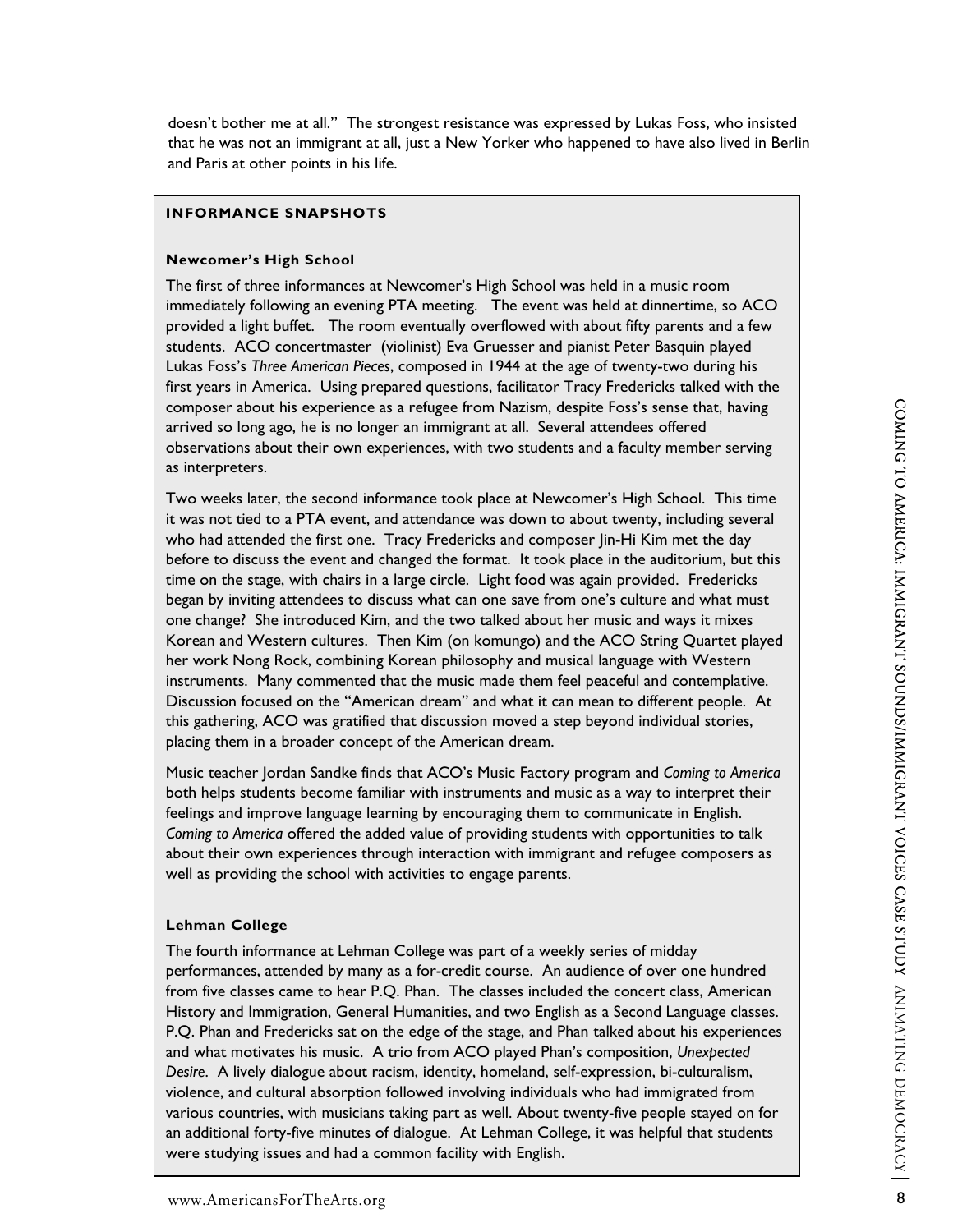## **INFORMANCES** (cont.)

#### **Hostos Community College**

The fifth informance was a free-standing event at the heavily Latino Hostos Community College. Beforehand, Fredericks, Wiprud, liaisons from both Hostos and Lehman Colleges, and three students, met to identify issues important to immigrant students. The planning meeting became emotionally charged as participants shared experiences about how immigrants with high levels of education in their home countries end up with blue-collar jobs in the U.S. for different reasons such as the different accrediting expectations for lawyers. Those same students came with friends to the informance itself. They and others in a music class sat on stage with the composer and performers. Following the successful talk-musictalk format, Fredericks and Leon spoke about Leon's experience as an immigrant woman of color in the music profession; Fredericks requested comments from the audience; a duo played Leon's *De Color*, for violin and marimba, which is about a combination of different color and cultural ideas; and discussion followed. Many students asked Leon questions about her career and afterward lingered to talk with her. Clearly, her presence as a successful role model was moving to many young women there. Despite these successes, Hostos' music appreciation teacher reported back that some students found the event reinforced their impressions of classical western music as incomprehensible and inaccessible.

#### **Henry Street Settlement**

The final informance at Henry Street Settlement involved three composers in a new format. The evening comprised four musical experiences surrounding three dialogue activities. First, Jin Hi Kim played her contemplative *Nong Rock.* Tracy Fredericks talked with Kim and elicited discussion about saving things from one's own culture. Although P.Q. Phan was not in attendance, his *Banana Trumpet Games* was played. Then the audience was assigned a task: come up with one thing they do or think of to maintain their hold on their home culture. After intermission, Fredericks invited the audience's answers to the question, what do you think are the most pressing issues facing immigrants today compared with immigrants of past generations, then was joined by Tania Leon for dialogue about carrying forward in a new environment. Leon's *De Color* was played, and a final dialogue segment involved Lukas Foss about his immigration experiences in the 1930s. A dialogue was initiated about the audience's experiences, and the evening concluded with Foss's *Three American Pieces*.

The Henry Street informance, because it included three composers rather than just one, was the most production-oriented, observing a strict timetable. Dialogue was limited to fifteenminute exchanges that aired some points of view but tended towards musicological questions. Before intermission, Fredericks asked the audience to consider the questions, what do you think are the most pressing issues facing immigrants today that are different from previous generations of immigrants? An elderly woman responded with dismay that new immigrants do not try to assimilate the way that her grandmother did, for example learning English. Although Fredericks asked the audience what they thought the reasons might be for hanging onto one's first language, with more of the music program yet to follow, there was no time to allow this conversation to play out.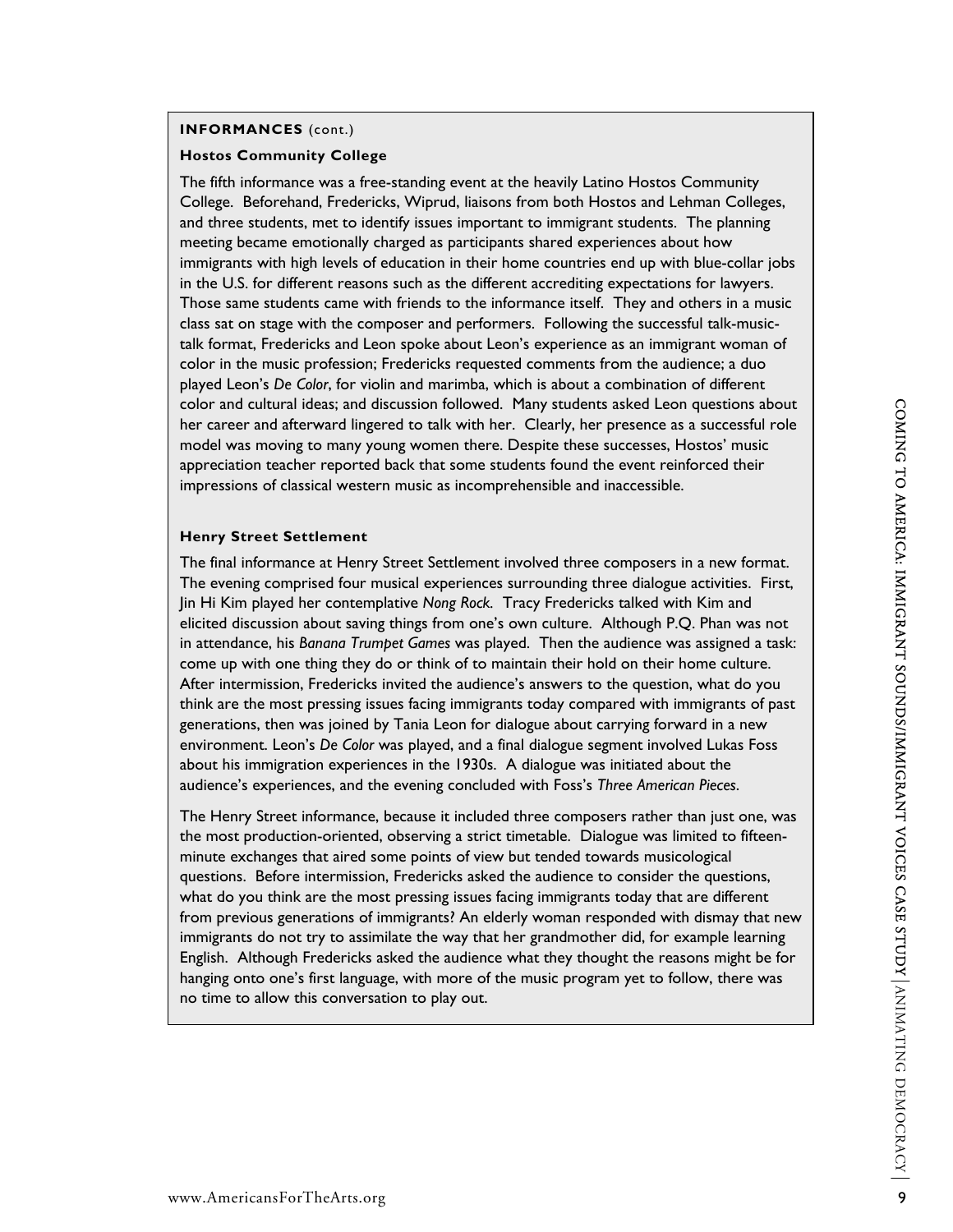#### **CIVIC DIALOGUE IN CARNEGIE HALL**

*Coming to America* culminated in a concert at Carnegie Hall featuring works by Kim, Leon, and Foss. (Phan's work had been featured at Carnegie Hall the previous fall.) In a first for ACO, and possibly Carnegie Hall, this formal orchestra concert was followed by a facilitated dialogue on immigration issues. Promoted to ACO's regular audience via subscription and single ticket sales and to informance participants via a free-ticket offer, this was the only dialogue designed to combine ACO's core audience and the project's dialogue audiences.

A pre-concert panel discussion was held with the three composers focusing on their experiences as immigrants and how those experiences may be heard in their music. The hope was that the panel would get people thinking about issues of immigration, encourage participation in the postconcert dialogue, and move the conversation further. As an additional effort, ACO inserted a survey in the program book quizzing the audience on factual immigration questions. Questions asked were:

- How many immigrants arrive in the United States each year? (850,000)
- Which is the largest group of immigrants coming to the U.S. in the last year? (Mexicans)
- What proportion of each year's immigrants enter the United States illegally? (1 percent)
- True or False: Immigrants are a net drain on the economy of the United States. (False: a distinct boost to the economy.)

Three different versions of the insert asked three different questions:

- What changes would you like to see in U.S. immigration laws, policies, or social climate?
- **Should new immigrants focus more on maintaining their traditions and languages, or on** blending in with the culture of the United States?
- **What do you think are the most important issues and challenges facing immigrants today?**

About 30 of these inserts were returned at intermission. Wiprud and Fredericks prepared summaries of responses and earmarked strong opinions. At the end of intermission, the audience was reminded of the dialogue to follow.

After the concert, about forty-five people came down to the front of the hall to talk. These included groups from Newcomer's High School, Hostos Community College, Lehman College, and Henry Street Settlement. People who chose to stay for the dialogue were people who had something to say. The dialogue proved lively, with commentary from both immigrant and nonimmigrant groups. Excerpts from survey forms provided good fodder for discussion. Despite the distance created by the imposing stage, Fredericks kept the dialogue moving and involving. Discussion referred in about equal parts to the music on the program (musical issues) and questions raised by survey forms or by composers on stage.

From ACO organizers' perspectives, this was one of the most successful dialogues. Geller found the surveys helped give the post performance discussion a stronger and more issue-based focus. Wiprud believes the quality of the discussion proved that Carnegie Hall's imposing space did not detract from the intimacy of the event but helped give the discussion a sense of importance.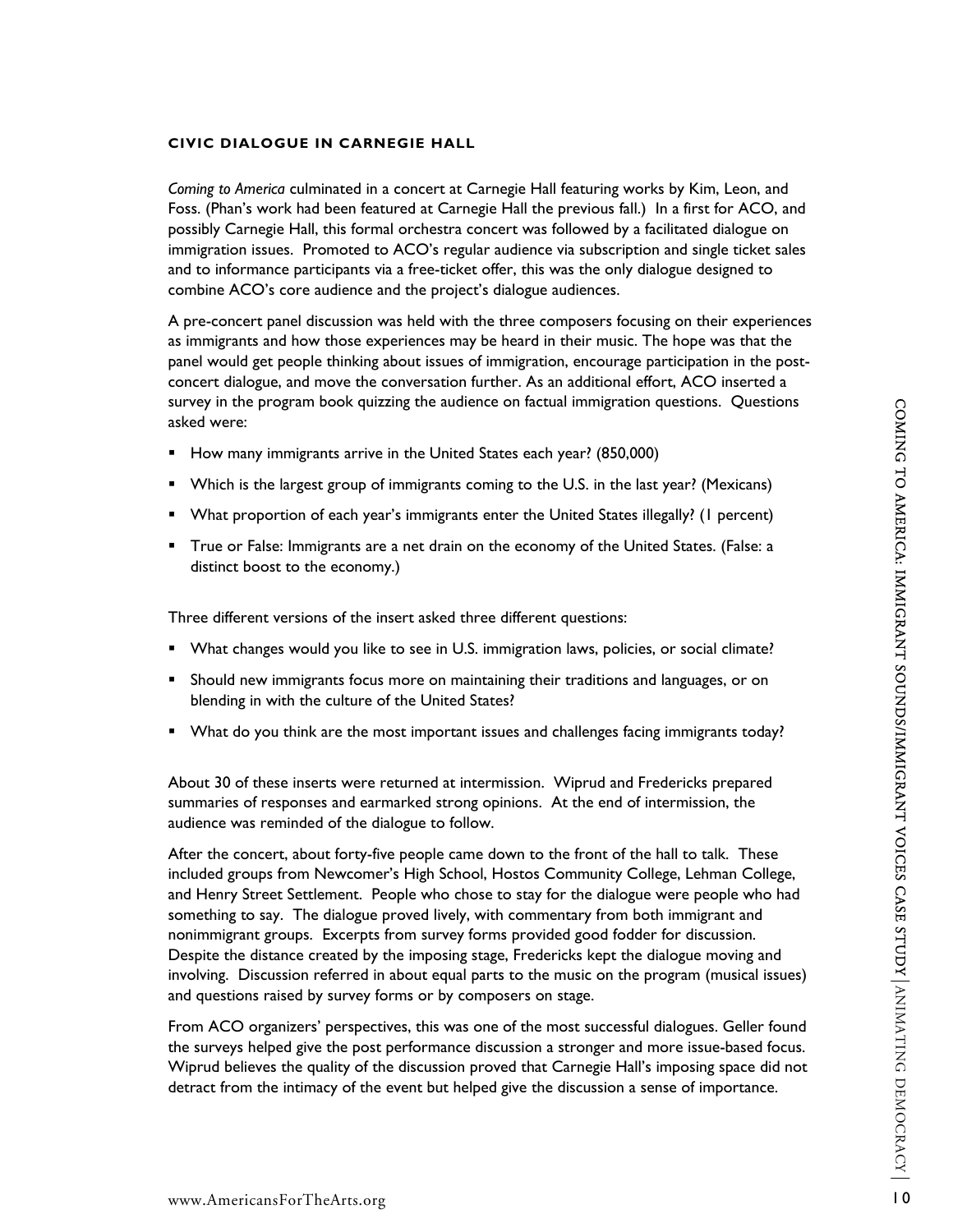#### **KEY LEARNINGS**

#### **A Window on the Music**

*Coming to America*'s efforts toward civic dialogue "provided . . . a window on the music," says Geller. It was also exemplary audience development. "Many of us involved . . . have worked to promote composer-audience interaction for a number of years," observed Ted Wiprud. "For depth of communication and diversity of audiences reached, *Coming to America* has proven the most successful forum yet. . . ."

Audience surveys offered insights into listeners' experiences and their reflections about "how life changes in a new land." One young woman at Lehman College wrote, "The music that I heard on Friday reminded me of when I came here, sad without any friends. Then, through the years, I have been feeling myself part of this country. After the music goes on to the happy and emotional part, I feel happy, too. In this country, I feel my freedom more than in my country."

Some students at Hostos Community College heard in Tania Leon's piece, *De Color,* immigration-related ideas: "It talks about our own sorrow and being afraid to go to a country you have no idea of." "It's different, like the many cultures we have in America." "It gave me a common bond with immigrants about life's personal challenges." Others' impressions were more about personal challenge and achievement: "No matter where you come from you can be yourself." "We can manipulate what we receive in life."

Composers' opinions differed. Kim felt the music provided an "arena" for dialogue, although it did not particularly contribute to it. Leon was unsure whether or not the music informed the dialogue. In order to have any impact, a project like this must be longer and "spread out across the nation," she said. Phan, however, thought the music had a strong impact on listeners. "I think the non-composers have a deeper insight," he said. "A child from Vietnam approached me and thanked me—I think it made him feel more comfortable…They know they can offer something." Phan felt strongly that, "One cannot take art out of [the] context of society." He saw a need for "more dialogue, not just teaching. . . . Don't warm it up and just cool it down." Finally, he urged extending dialogue on immigration to nonimmigrant "American" audiences, as in his Midwest home, not only to immigrants and refugees.

Dialogue affected the audience's experience of music in a way that ACO had not experienced before. This was the project's greatest impact. The intent for dialogue informed how ACO worked to help audiences listen to the music. "People listened as if it mattered," recalls Michael Geller. Pre- and post-performance discussion opportunities "advanced the relevancy of the music in people's lives" by being both incredibly personal and universal; by being both inwardlooking toward the art and artist, and outward looking toward the audience and the world around them."

Participants' experience supports the notion that music has potential to create a conducive public space for listening, reflection, and exchange. But, perhaps the greatest outcome of *Coming to America* was the organizational learning that occurred for ACO about its own position in relation to the issue, what distinguishes civic engagement from audience development, just how far orchestra institutions have to go to meet the challenges of connecting their artistic resources for civic engagement, and the role audience development can and can't play to support genuine civic engagement.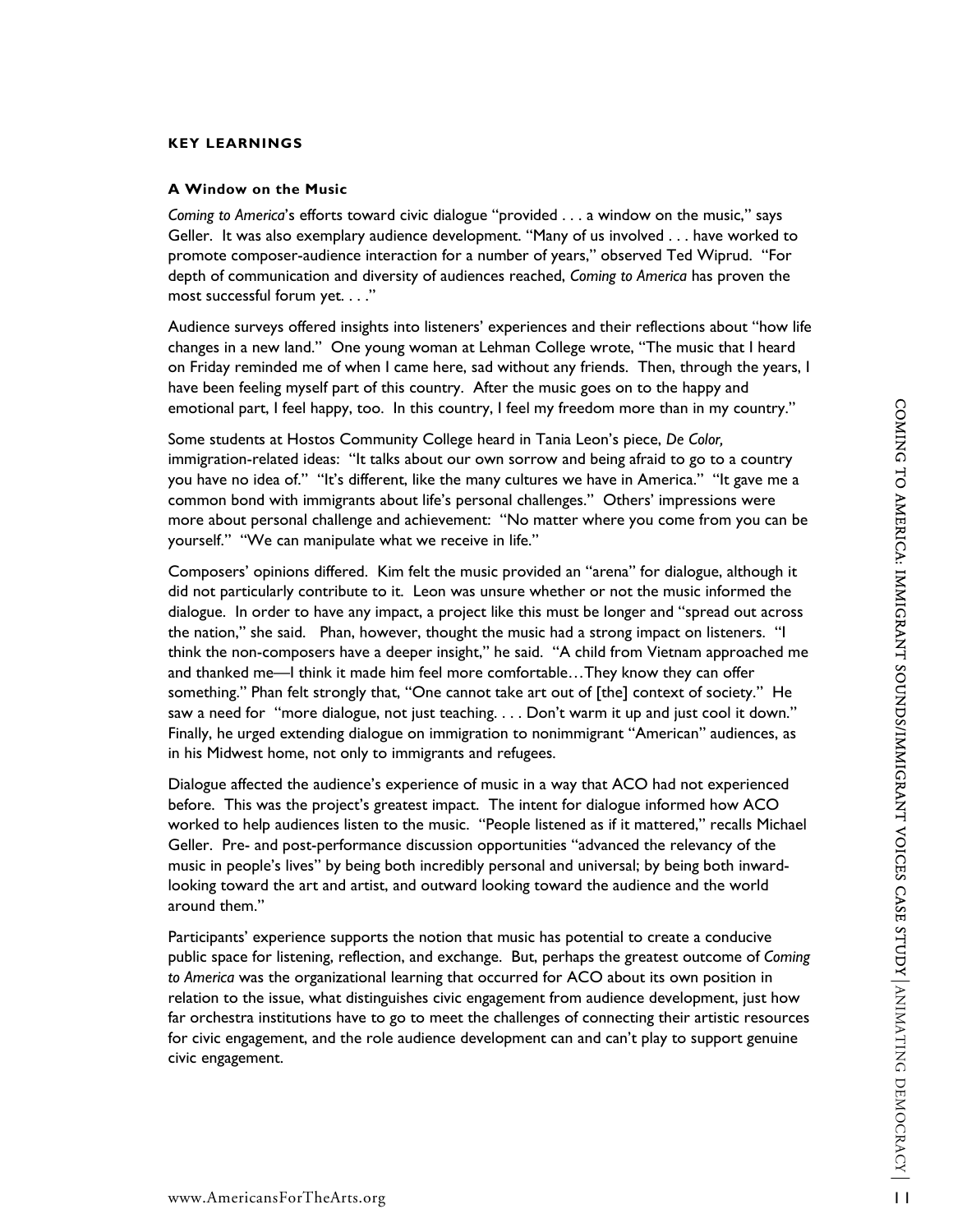#### **Reorientations**

ACO took a huge leap into the unknown with this project. Its willingness to venture outside the programmatic conventions of the orchestra world, and outside interpretive and educational models of audience engagement, enabled it to seize the opportunity as a learning moment. ACO organizers readily admit that they had no idea of the depth possible in a project like this or of the organizational commitment required to support it. After the project was over, Michael Geller more than once sounded the refrain, 'We now know enough to do it the next time!'

Given the project's initial and prevailing basis in audience development goals, it is not surprising that it succeeded most in fostering a strong connection between audiences and the music. Despite conscientious effort, though, it proved more challenging than expected for ACO to shift from an audience development orientation to a civic one. Overlaying civic dialogue goals onto a largely predetermined program, already on a fast track to implementation by the time new goals were introduced, kept the project from meeting its fullest dialogue potential.

In the limited time at hand, Wiprud talked with host institution leaders to help orient the project around actual immigrant issues. But more time was needed to effectively develop a mutuality of purpose as well as trust. The project struggled with setting clear and reasonable civic goals and expectations for dialogue. The project was never propelled by current issues within local immigrant communities or targeted populations, or linked strategically to other public discourse. Consequently, dialogue design was never sufficiently adapted to the needs of particular audiences—immigrants, refugees, or ACO's core audience. Notably, for example, *Coming to America* broadly embraced both immigrants and refugees and assumed all were of lower economic status in the U.S., and yet the experiences, concerns, and economic classes of immigrants and refugees may be quite different. Each different setting—school, college, community center, concert hall—raised different expectations and demanded a specific understanding of who would be participating and what would be meaningful to them.

By focusing primarily on disenfranchised populations gathered and served by its community partners, ACO may have missed some important connections with immigrants and nonimmigrants well-educated in orchestral music who were already a part of its core audience. Efforts focused considerably less on integrating its core audience into the project's dialogue activities. However, the Carnegie Hall audience proved to include several dozen people who were eager to speak up and hear others, especially composers. This suggests that dialoguebased programming should not be exclusively geared toward audiences new to the organization. It supports P.Q. Phan's observation that dialogue on immigration needs to take place within nonimmigrant audiences as well as between immigrant/refugee audiences.

Although ACO made some attempt to inform the design of dialogues with partners, the effort was too limited and too late to enable a true partnership to emerge. Partners provided venues, promotion, and connection to audiences. But they were unable to guarantee that audience members would participate beyond any single informance or truly influence the issue focus or design of the dialogues as they would if the project had the time to incorporate more dialogue techniques. ACO learned that a project such as this requires engagement of partners at the earliest planning stage. Critical, too is a commitment to mutuality of purpose, rather than what may have seemed to partners to be a project driven mostly by ACO's programmatic interests and timeline leading up to its scheduled Carnegie Hall performance. In each community, a longer planning period would provide opportunities to build relationships with mutual or complementary goals for collaboration, determine what forms dialogue takes in different cultures, and how dialogue might best be framed and implemented in different situations.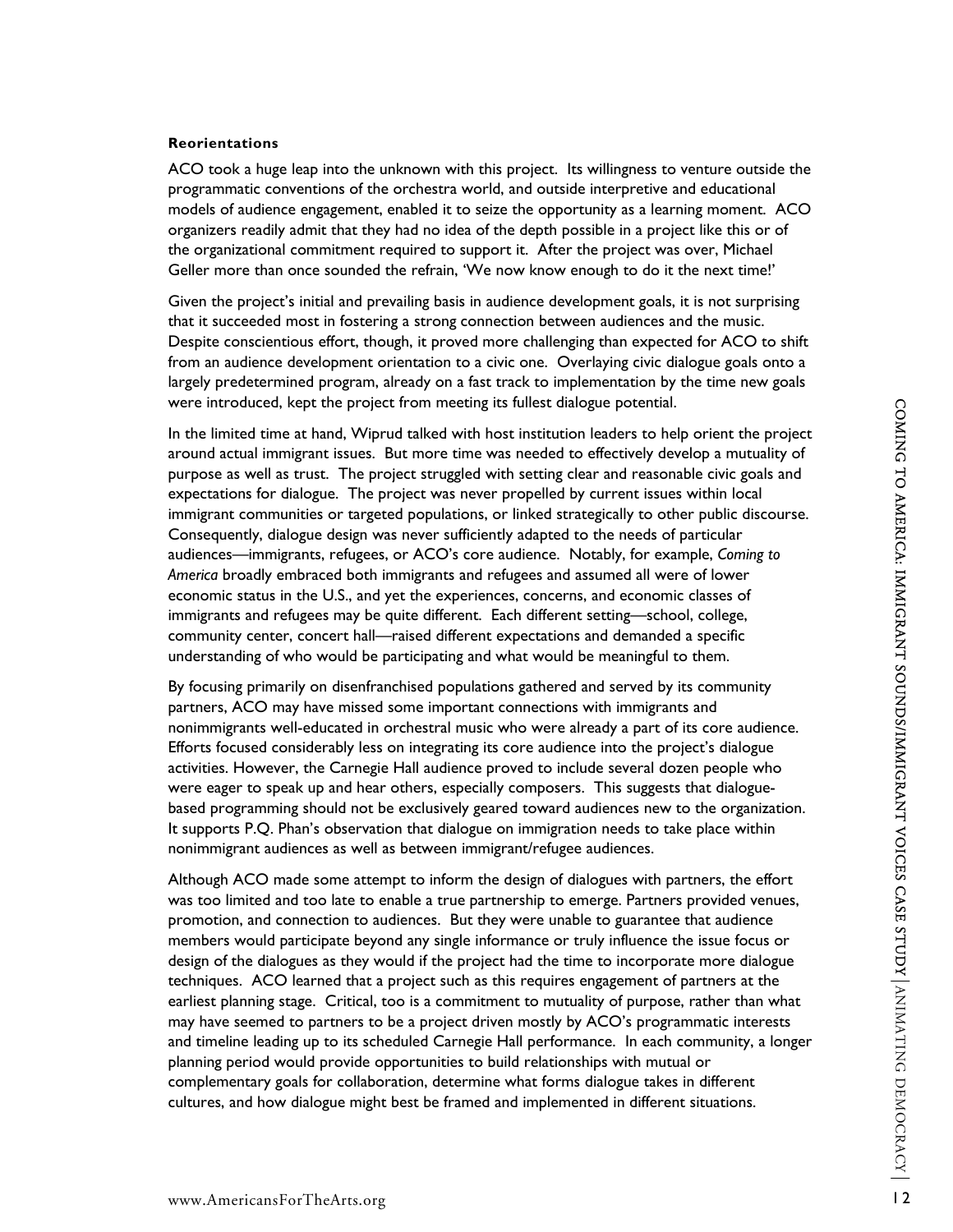Finally, ACO staff now echoes what Fredericks urged early on—that arts-based dialogue, on whatever civic issue, must first begin within the cultural organization before diverse communities can be successfully engaged. A board and staff's own understanding of, feelings about, and relationship to, the issue can significantly impact project design and implementation, for better or worse. Geller agrees that at least staff, if not also board members, and participating artists should first go through the process themselves before attempting to guide others through it, if an institution wants to maintain a serious commitment to civic dialogue in its activities.

#### **Design Tensions and Considerations**

For both ACO and Fredericks the learning curve was steep. As they earnestly tried to become versed in each other's world, they were forced to design dialogues to keep up with impending informance and concert dates. These pressures, combined with Fredericks' and ACO's contrasting views of the project's potential, led to difficulties in trust and communication among the core leaders. While ACO believed it was possible for its music-based dialogue to address the complex and sometimes painful issues raised by immigration, Fredericks did not share this view. ACO organizers recall, "Fredericks, from the outset, warned that conditions for true dialogue were lacking in most of our Informance formats—too many people, too few visits in each place, too little prior conversation with people in the communities."

Throughout the project, the ACO team considered the source of these tensions and returned to the question, what is civic dialogue? ACO project organizers acknowledged,

We began from a position seeking opposing points of view on public policy questions related to immigration. Certainly there are many, and they are in the newspapers everyday. We hoped for some movement within each dialogue session, some sense of someone's mind being changed, someone deciding on a course of action—something contributing to democratic grappling with difficult issues.

The topics that received most discussion, however, were personal ones. Public policy came up only tangentially; more frequently, general attitudes and realities were cited. Little blame was levied for immigrants' challenges. In general, participants on all levels musicians and community members alike—accepted a complex reality and discussed what the personal consequences were. And in the best moments, options appeared, often through the career examples of the composers. These were people who had mined their roots and their personal experiences for artistic expression. They demonstrated a constructive, healthy way of dealing with difficulty. They had maintained their identity and in so doing found a way to flourish personally and economically.

But, ultimately, it is clear from surveys and interviews that a valuable form of dialogue or several forms—took place in these events. It was not what any of us had envisioned. It certainly did not conform to the "doing dialogue" movement's expectations, nor did it impact on democratic institutions. But people were touched and inspired and opened to new possibilities on a personal level, an outcome impossible to quantify but unquestionably valuable.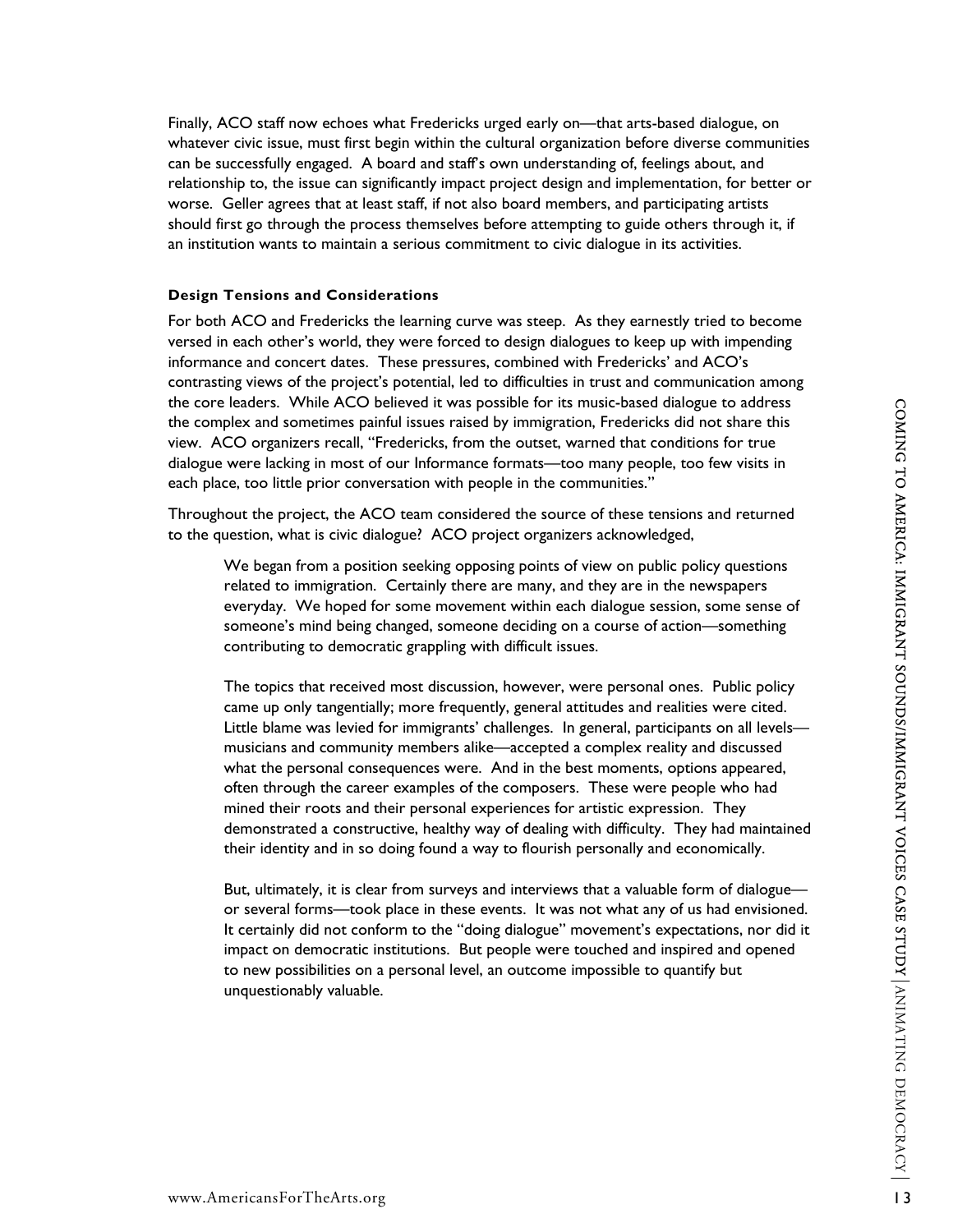#### **Impacts and Implications**

ACO organizers believe the organization has come away from *Coming to America* with new skills*.*  All of its lessons have led to a better understanding about the resources that civically engaged arts programming takes to do well.

ACO's music director conceived of *Coming to America*, but as civic interests were introduced, the orchestra's artistic leadership and musicians did not connect to the project's civic dialogue goals and activities. At a forum with other Animating Democracy Lab peers, Geller admitted that it is not unusual for his or other orchestra artistic directors to see this work as a "distraction" from the core musical purpose. Community engagement is not seen as "absolutely a part of the mission." Getting artistic directors, musicians, and the board of directors, as well, to see how such activities can be institutionalized is "still a struggle."

From an Animating Democracy perspective, the question remains: when are activities such as the informances and the pre- and post performance Carnegie Hall discussions more than just audience development activities? Did any of the project's activities realize their dialogue intent or simply help new audiences find something personally relevant in an unfamiliar art form? As a first attempt at delving into the civic dialogue realm, the project's challenges helped ACO begin to understand Animating Democracy's intent more than it provided strong illustrations of how art and civic dialogue are interrelated. Just as dialogue demands a slow and measured process, this single experiment is too little in too short a time frame to draw comprehensive conclusions about how civic dialogue and the orchestral world best connect to one another.

ACO "was forced to accept limitations in its own organization's knowledge base and ability to carry out its plans." The degree of internal preparation and skill needed was intensive and stretched capacity. ACO administration underscores the importance of having someone in Wiprud's role who can expand staff capacity, in terms of time and skill, to effectively work with partners, translate the civic dialogue intent to programmatic activity, translate between and facilitate on behalf of the artists, ACO, and community partners, and help carry out an assessment of the effort in the end. Wiprud's experience in coordinating music education programs and in working with composers in communities provided a good basis upon which to build. Dialogue facilitation skills were not found internally and, despite a bumpy experience with this project, ACO would likely look again to the outside for this expertise.

## **CODA**

A strength of ACO as a classical western orchestra is its willingness to reflect on its own organizational and cultural assumptions and its place within the classical music and wider arts fields. This candor and openness, in part, drew ACO to arts-based civic dialogue experimentation in the first place. ACO was exposed to new approaches for orienting its work to the world. The orchestra's arts-based civic dialogue experiments opened up promising perspectives for rethinking the social dynamics, as well as the content, of programming within the classical music field. ACO continues to consider the impact of *Coming to America* on the organization and more broadly its implications for the orchestra field. A year after the project ended, ACO executive director, Michael Geller, offered his extended reflections on the *Coming to America* experience in the accompanying essay, "*Coming to America* and Civic Dialogue: Implications for ACO & the Field."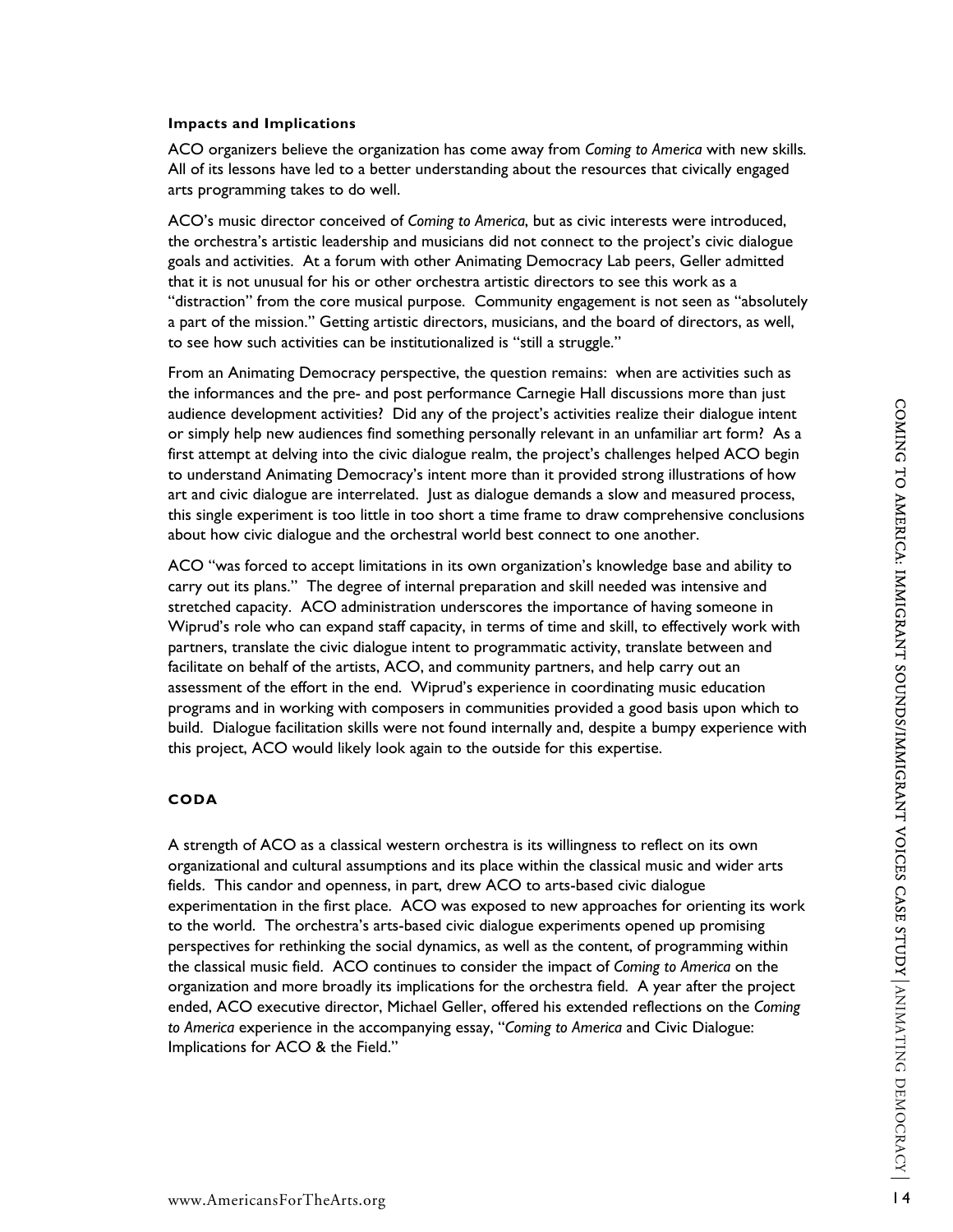This case study was written by Kim Chan, Animating Democracy's project liaison to American Composers Orchestra, drawing upon project reporting written by Michael Geller and Ted Wiprud.

**Kim Chan** is Vice President of Programs for the Association of Performing Arts Presenters and was previously long-time Director of Programming for Washington Performing Arts Society (WPAS). She has spoken on panels for the Asian American Arts Alliance, the Fulbright Association Annual Conference, and the Colorado Dance Festival. She has served on the National Dance Repertory Enrichment Program Panel, Mid-Atlantic Arts Foundation, National Endowment for the Arts dance, international, challenge, presenting, and inter-arts programs, Arts International, Meet-the-Composer, and the Painted Bride New Forms Regional Initiative. Chan is also a site visit consultant for the Lila Wallace-Readers Digest Fund Arts Partners program and National Endowment for the Arts.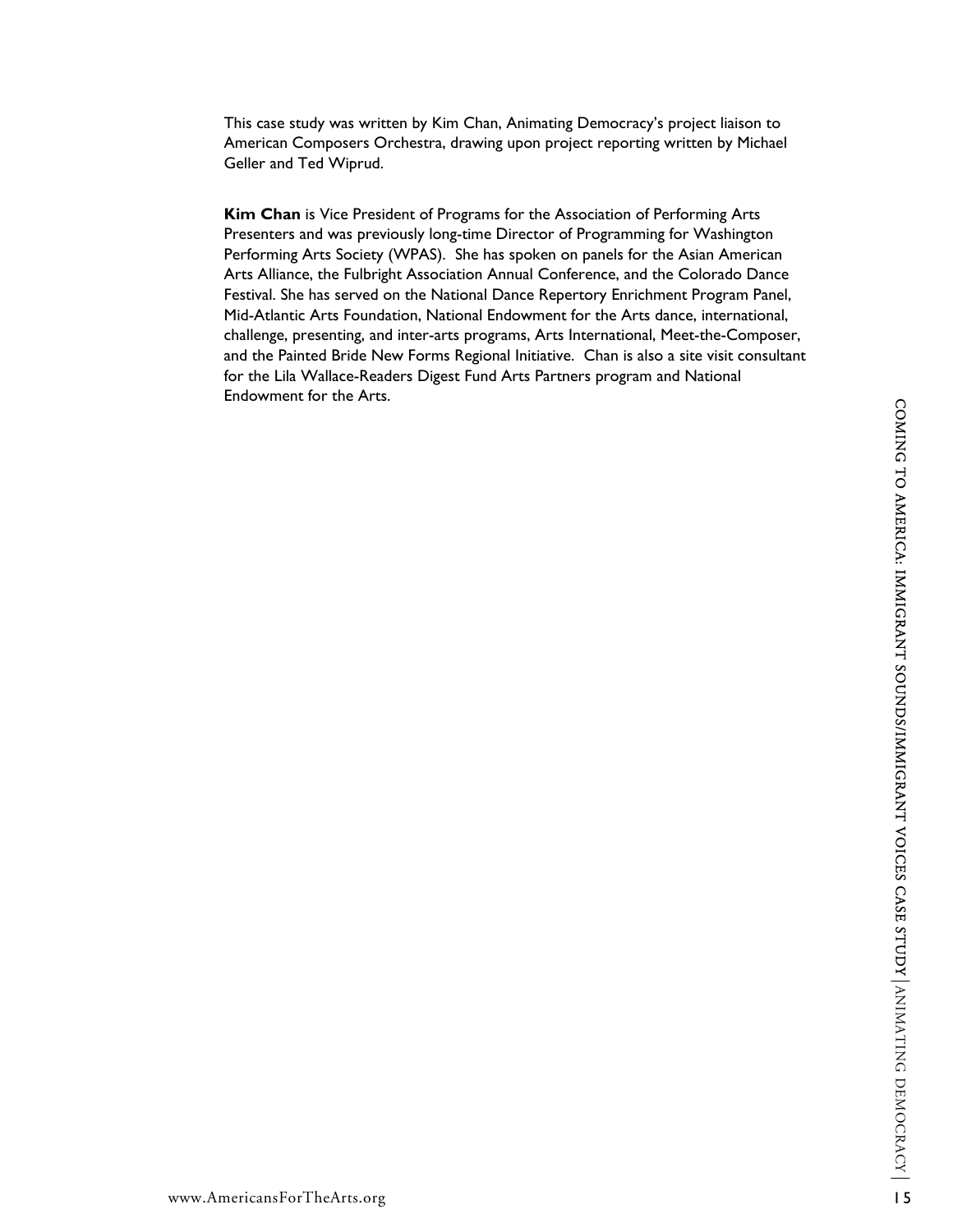## Coming to America & Civic Dialogue: Implications for ACO & the Field

## MICHAEL GELLER

*Coming to America: Immigrant Sounds/Immigrant Voices* proved to be a tremendously rewarding endeavor: one that provided several examples of stunning successes in reaching audiences, particularly new audiences, for contemporary concert music, in a very direct and personal way. As such, *Coming to America* has already enlightened ACO's own artistic and administrative endeavors, and may well serve as an important case study for orchestras and other concert music enterprises interested in embracing and employing civic dialogue into their programs.

The project was also one that presented challenges and frustrations, some anticipated and some not, that clearly demonstrate that a civic dialogue project of this type is complex and not to be entered into lightly. Throughout our implementation of *Coming to America* we were forced to accept limitations in our own organization's knowledge-base and ability to carryout our plans, as well as challenges working with artistic and community partners and consultants to the project. Often, a hoped-for goal proved elusive, as dialogues took unanticipated turns, sometimes heading in an equally rewarding, but parallel direction, and sometimes reaching rather uncomfortable dead ends. Still, our experience shows the risks were well worth the effort.

## **CHANGE AND THE SYMPHONY ORCHESTRA**

Change is not generally something that comes easy in the orchestra world. Orchestras are among the largest and most complex of performing arts organizations. Their size and bureaucracy alone, makes change a slow process at best. The orchestral art form itself is based on an historic outlook and standardized collection of works (the standard repertoire) to a much greater extent than in the other arts. In addition, orchestras often function as pillars of civic pride in a city or community--making them one of the last places one would expect to find progressive change. Often with conservative boards and moneyed patrons, it would probably be fair to say that orchestras may well be the most risk-averse arts organizations in existence.

As a tool for change, civic dialogue, then makes for a somewhat uneasy fit in the orchestra world. Even with its a progressive mission, relatively flexible low-to-the-ground administrative structure, and mandate to serve as a catalyst for change within the field, American Composers Orchestra encountered significant obstacles in planning and implementing a civic dialogue project such as *Coming to America*.

Some of the difficulties we experienced and would anticipate in implementing a civic dialogue project into other symphony orchestras would include:

- The concepts and practices of arts-based civic dialogue require fairly extensive education for artistic and administrative leadership. It is a difficult concept to grasp upon first introduction.
- The challenge presented by a nonrepresentational art form can make conceptual program development problematic; conversely there is, among concert musicians and composers, a general distrust of the overly-representational in music.
- The needs, skills and knowledge required to plan and implement a program are not generally found among orchestra artistic and administrative staffs; the project may not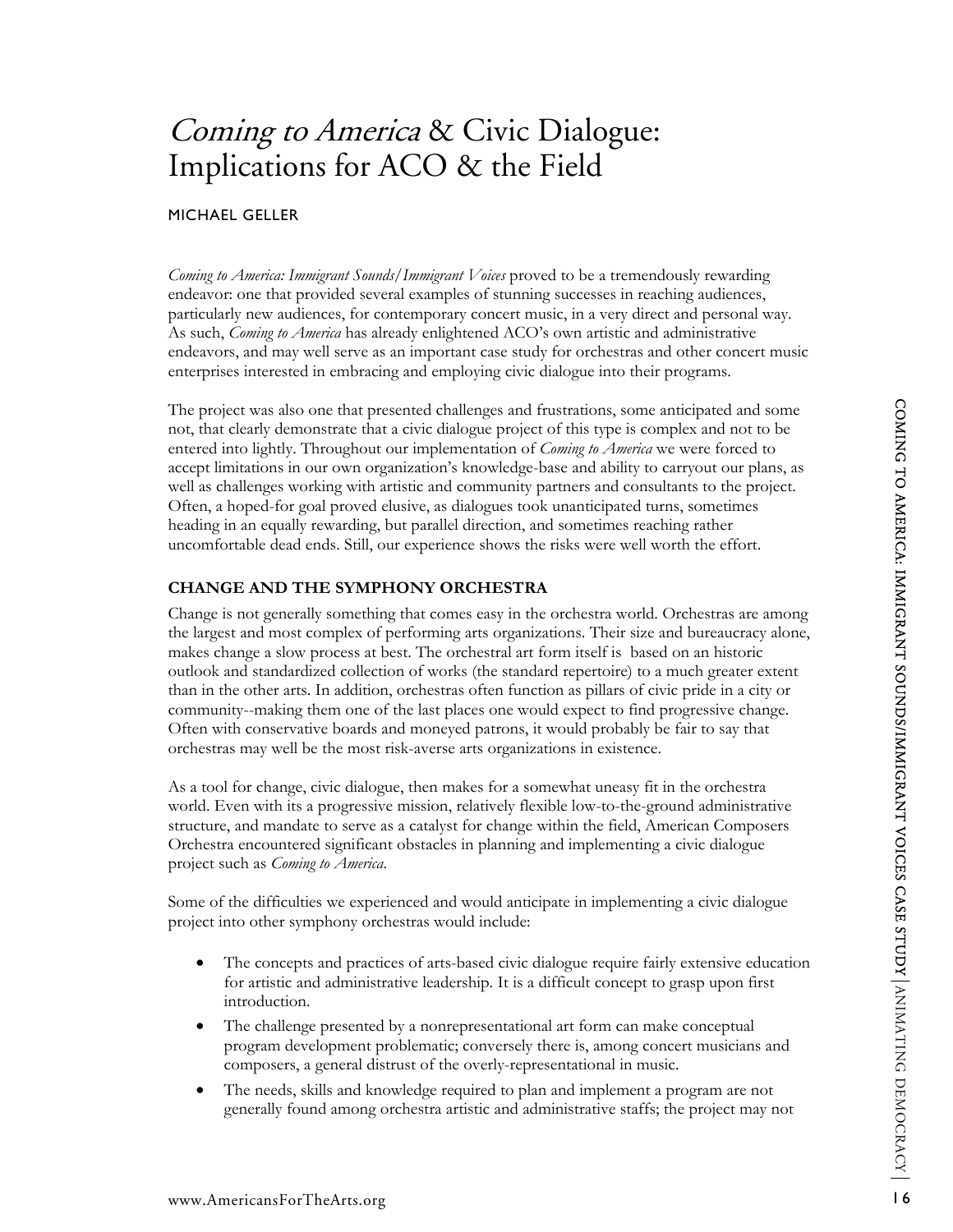easily mesh with existing administrative departments and functions within the orchestra's administrative and artistic staffs.

- Orchestras may be reluctant to commit the extensive planning and resources required to adequately plan and carryout the project.
- Identifying and working with community partners can be challenging; each organization may have differing needs or expectations.
- Conductors, boards and/or administrative personnel may view civic dialogue efforts simply as a community relations endeavor of little true artistic merit.
- It may be difficult to find all the expertise—musical knowledge, grasp of salient public policy or social issues, dialogue facilitation, and administrative know how—required to make a successful project.

Still, most enlightened orchestra artistic and administrative professionals, and even boards, recognize that the world is a changing place, and that in some ways orchestras can, should and must change too.

## **CIVIC DIALOGUE AND RELEVANCY**

A more fundamental concern in the concert music world might be broadly defined as "relevancy." As an art form so focused on the past, many have begun to question whether orchestras are relevant in the 21st century. (Of course, ACO's answer to this question must be a resounding YES!).

It would be fair to say that many orchestras have been searching for a way to make what they do relevant. The rise of "thematic" programming, whereby music is organized around a central concept, has been an obvious example of one way orchestras have sought to make a relevant that connection. The development of "crossover" musical genres which forcibly integrate classical traditions with more audience-friendly sounds from the pop world would be another. The rise of orchestra Education and Outreach programs are yet other examples, whereby orchestra's seek to make their art and services accessible and meaningful to a wider public (or at least pay lip-service to the idea).

The experience of ACO through the *Coming to America* project is that civic dialogue, when properly conceptualized and implemented, can be one of the most powerful and successful mechanisms by which to advance and confirm the relevancy of this music to people's lives today. Civic dialogue achieves this by being both incredibly personal and universal; by being both inward-looking toward the art and artist, and outward looking toward the audience and the world around them.

Interestingly, there have been several recent incidents in the orchestra world, that would point to the possible application of civic dialogue. The Boston Symphony Orchestra recently made the controversial decision to cancel a performance of "The Death of Klinghoffer" by John Adams. That work, which deals explicitly with terrorism, cut "too close to the bone" some; for others the cancellation amounted to an abdication of artistic leadership. Clearly, topic is ripe for dialogue. Another example would be the New Jersey Symphony, which recently commissioned and premiered "God, Mississippi and a Man Called Evers" by composer Hannibal, a new piece based on the life of civil rights leader Medgar Evers. The performance integrated a post-concert discussion and reached a new and largely African-American audience.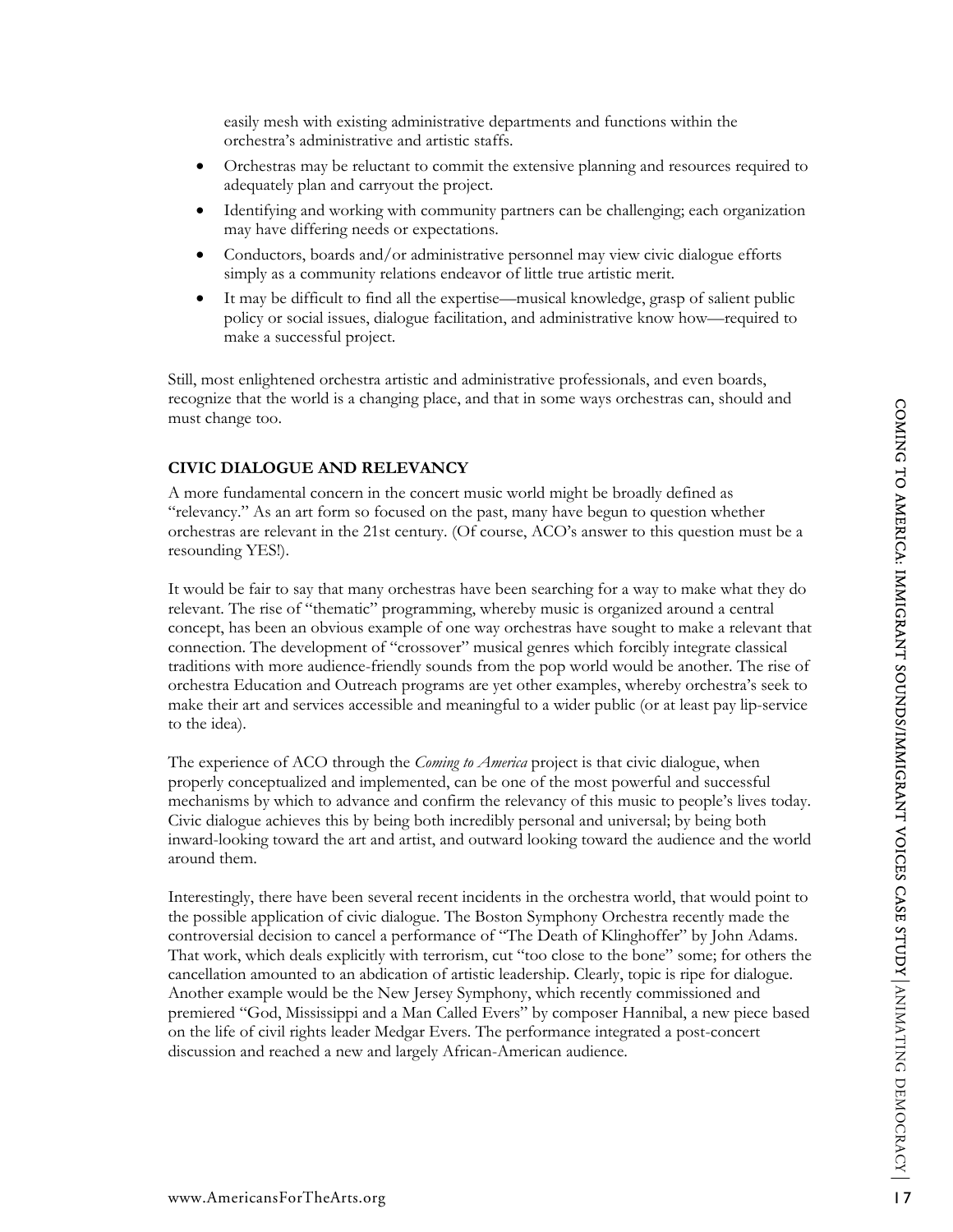## **THE COMPOSER, CONCERT MUSIC AND CIVIC DIALOGUE**

Within the arts-based civic dialogue movement, many have questioned whether a fundamentally nonrepresentational non-narrative art such as concert music can be effectively employed to encourage dialogue. Certainly the practical application of music in civic dialogue will be very different from what it might be in the visual or theater arts for example. However, our experience suggests that it is precisely the nonrepresentational, ambiguous nature of music that can help to liberate both the dialogue and the art, making both more effective. In fact we would argue strenuously against the notion of creating future music-based civic dialogue programs that would seek to limit the musical presentations only to so-called "programmatic" or text-based works that have explicit political, social or policy agendas: to do so is to negate the transcendent nature of music that is its defining beauty (to say nothing of eliminating an awful lot of good music from consideration). Further, we doubt that such limitations are truly in the best interest of developing a rich and truly nuanced dialogue.

It is incumbent upon us to mention the central role of the composer in *Coming to America*, and its implications for other music organizations. The composer's role in orchestra music is without parallel in the arts world. Generally speaking, the composer, though the primary musical creator, is not an integral part of the orchestral enterprise: yet the composer is dependent on the orchestra for the realization of the art. This situation does not exist in other arts: in dance the choreographer plays a central role in the company; and the playwright's words exist in a tangible and intelligible way, separate from any particular staging.

Yet the design of *Coming to America* placed composers in the pivotal artistic and dialogue roles. The involvement of the composers is, in our view, key to the entire music-civic dialogue construct. The composer's voice is crucial because it is intensely personal, regardless of whether the composer addresses a civic or public-policy issue either explicitly or subliminally in his/her work, or even if he/she professes to reject such issues altogether. The composer became in *Coming to America* both the creative lens that focused our attention, and a mirror in which individual audience members could see themselves and their own life experiences. The presence of the composer is so powerful and important, that we are tempted to modify our terminology to call our project "artist-based civic dialogue" rather than merely dubbing it "arts-based".

## **THE FUTURE OF COMING TO AMERICA AND CIVIC DIALOGUE AT ACO**

With the Animating Democracy Lab now completed, ACO has begun to contemplate both the future of the *Coming to America* project and the integration of arts-based civic dialogue concepts in other areas of its programming and activities.

ACO named new artistic leadership: conductor Steven Sloane has been appointed Music Director, and Robert Beaser, a composer, has been appointed Artistic Director. Early in their tenures, the *Coming to America* project was reviewed by the new artistic leadership, with management encouraging a continuation of the project into future seasons. Central to the discussions were the success and impact of the project at reaching and involving audiences, and the extensive and continually growing body of music and composers that could be embraced through *Coming to America.* In short, a consensus developed that a project that enhanced audience participation, expanded upon ACO's work to commission and perform the everevolving and infinite variety of American music, and created a more central, relevant role for this music, was an endeavor worth nourishing within ACO.